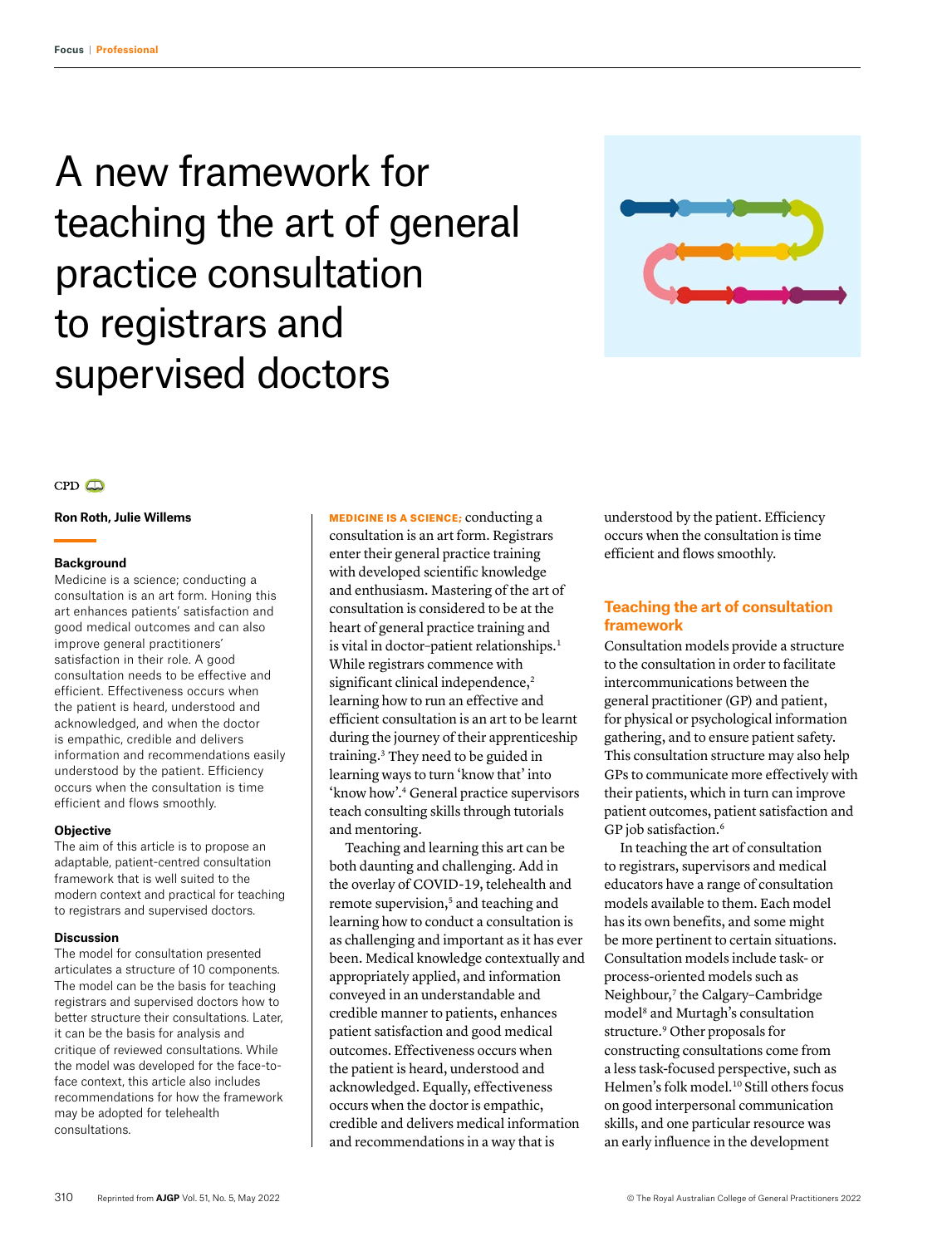of the framework for consultation being presented in this article.<sup>11</sup> These models can help GPs to understand where their consultations are going awry and may help them find ways to correct problems.<sup>6</sup>

It has been argued that traditional paradigms on which some previous consultation models were founded are losing currency. Hence, the value of the models is diminished by not adapting to significant societal changes including the changing doctor–patient dynamic, increasing complexities of consultations, cultural overlays, GP stress, calls for consultation efficiency, and the rise of remote consultation and supervision as amplified during the global pandemic.<sup>12</sup> Arguably, general practice 'requires new models to supplement previous consultation models, so that GPs can cope optimally in today's pressured primary care landscape'.<sup>12</sup>

An alternative consultation model is presented here. It has been taught in the Australian context for a number of years, having evolved and developed over the lead author's 30-year career in training registrars in general practice. During these years, most consultations had the doctor and patient together in one room. The framework has applicability for the modern primary care landscape. It has been devised to enhance the effectiveness for both the patient and the registrar or supervised doctor and to increase the efficiency of the process. The model can be the basis for teaching registrars and supervised doctors a method of structuring consultations. Later, it can be the basis for analysis and critique of reviewed consultations. Consideration has also been given to how the model can be adapted for telehealth consultations.

The framework has 10 steps in the process (Box 1). Each will be further explored in non-academic language to reflect the language in which these steps might be taught and used.

# **1. Be prepared**

The first step is to prepare by catching up on everything you will want to know, and everything the patient expects you will know, from the previous encounters. Read the notes before the patient enters the

room. Undistracted, this can be quickly accomplished. More importantly, when the consultation does start, your gaze and concentration will be on the patient and not averted to the computer screen. This review of the notes will remind you of details of the past presentations, recent results and correspondence. The review may be a reminder of important non-clinical patient details, such as the marriage of a child or passing of a loved pet.

## **2. Ice breaker**

Having read through the notes, it is time to call the patient in. In so doing, read their demeanour. Almost always, before the patient settles into the chair and addresses the issues that brought them to the consultation that day, there is some spontaneous banter. The intent is usually to establish a convivial tone. Weather and football are common topics for this. Sometimes patient dissatisfaction or unhappiness is evident at this stage, such as having waited too long to get an appointment, or the impacts of an argument with their partner. It may be wise to adjust your cheeriness accordingly.

With the patient settled in the chair, you now want to know why they are here. Asking the patient, 'How may I help you today?' or, 'What have you got for me today?' are good options. The question 'How are you?' may take the conversation in a different direction to the primary purpose of consultation at that time.

The patient may be accompanied by someone else, such as a parent, guardian, partner, carer or translator. While courteous acknowledgement of these people is recommended, it is important to primarily address and converse with the patient. As much as possible, collect history from the patient initially before inviting additional input from those accompanying. If a translator is present, try to ensure that they simply translate and do not edit or censor what the patient or you are communicating.

# **3. Rehearsed opener**

In advance of any planned important meeting, most people rehearse what they are going to say and how they

are going to say it. They hope to have maximal impact and to convey concisely what is important to them. Patients do this, often subconsciously, before their appointment. Listen to the rehearsed opener very carefully. Most of what they want you to know, and the questions they want answered, is in those opening rehearsed lines.

Giving the rehearsed opener your full attention without interruption ensures you understand the patient's agenda and affirms that the patient's agenda is important to you. Your full attention, without looking at the computer, also gives you important body language cues.

There are very few patients whose rehearsed opener is longer than 45 seconds. Indeed, the use of 'minimal encouragers', such as a moment of silence, may be necessary to encourage additional, relevant information.

In the case of a child, the parent or guardian will have a rehearsed opener. Converse with the child first as the patient, and collect whatever history and/or questions they can offer. Acknowledge the support person, advising, 'Don't worry; I am going to let you fill in all the gaps'.

## **4. Any other issues?**

The patient comes to the consultation with an agenda. Now is the time to find out if the patient has other issues that need addressing. It is perfectly reasonable to ask the patient: 'Is there anything else you wanted us to be dealing with today?' It is important to avoid, 12 minutes into the consultation, the patient providing some

# **Box 1. Teaching the art of general practice consultation framework**

- 1. Be prepared
- 2. Ice breaker
- 3. Rehearsed opener
- 4. Any other issues?
- 5. Reflection
- 6. Gathering facts
- 7. Examination
- 8. The wrap
- 9. Acceptance set
- 10. Safety net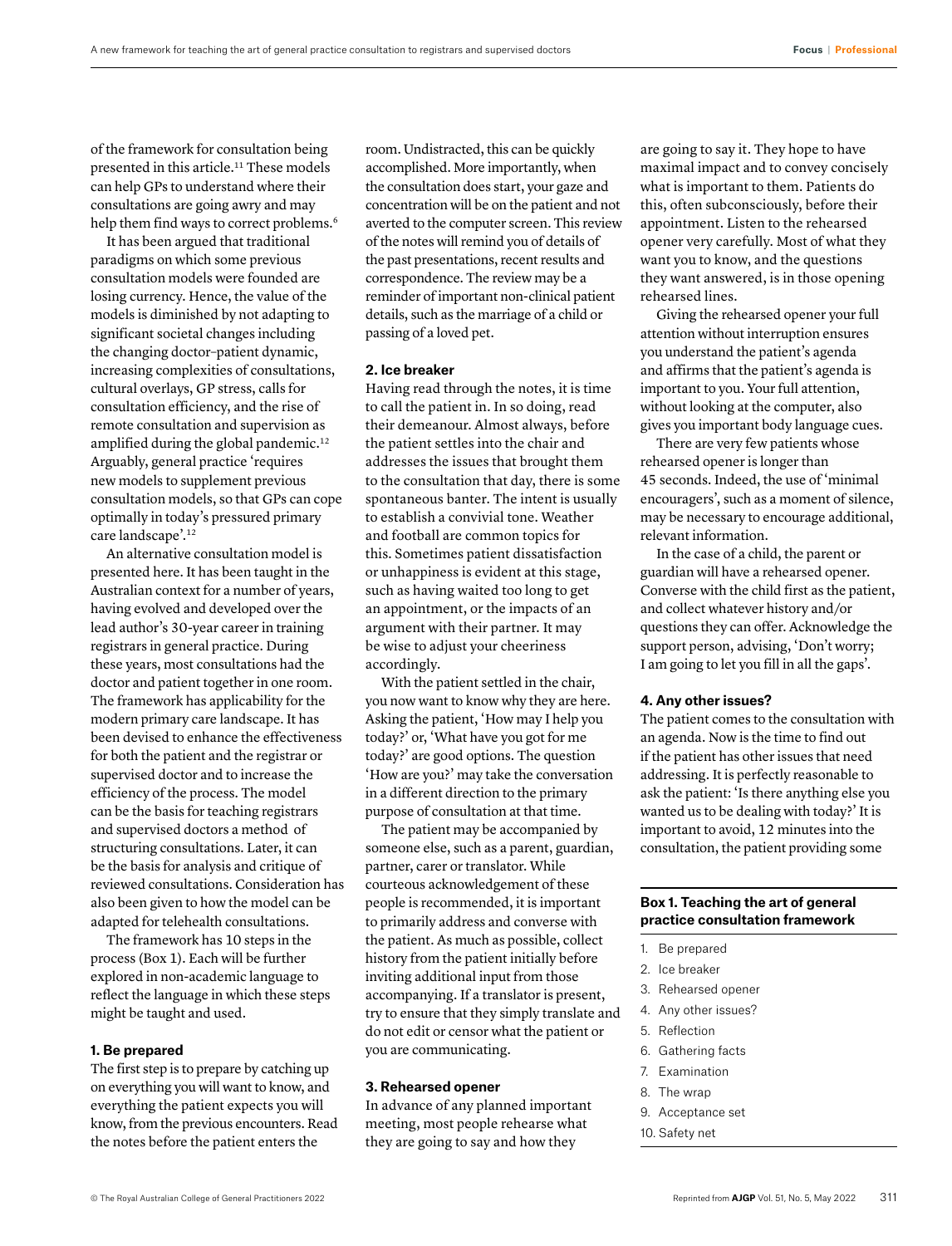critical information: 'I also wanted to mention I have been getting palpitations'.

It is very appropriate for the doctor to have an agenda too. For example, the doctor may be noticing clubbed fingers or anxiety. The doctor's agenda may be related to preventive opportunities. The patient and/or doctor may have more than one agenda.

# **5. Reflection**

Patients need to know you have heard and understood their concerns. Therefore, you need to provide them with this feedback by summarising and 'reflecting' back to them. Some patients will tell you the same things over and over if they feel they have not been heard. If they are certain that you have understood their concerns, they will not repeat themselves.

At the start of the consultation, with the rehearsed opener, you have been careful to give the patient your attention without being distracted by the computer; however, you do need to take notes. It is inefficient to leave note writing until after the consultation, and you may have forgotten details by then. This is an ideal time to start writing notes by reflecting and writing at the same time. In effect, you are telling the patient, 'This is important, and I want to write it all in my notes'. This can also be an opportunity to clarify details.

# **6. Gathering facts**

You now have the information the patient believes you need. You have reflected so that the patient knows you have heard them and to ensure you have the details correct. But there will be other information that you know is relevant to the case, but that the patient likely does not. The last step of history-taking is gathering that extra information – important facts that can help you put your jigsaw together. You will ask questions such as, 'Have you coughed blood at any stage?' or, 'Do you have a family history of any bowel conditions?'

# **7. Examination**

Examination can be important for two reasons – it can be diagnostic, and it can be reassuring. Certainly, examination can aid in diagnosis and provide more information for your jigsaw. Oftentimes in general practice you know what you are likely to find, and oftentimes that will not be much at all. However, this is not a reason to bypass examination, because surprises can occur. For example, what you expect will be an osteoarthritic knee may turn out to be a septic knee.

Patients rightfully expect an examination to complete their assessment. They might become anxious that something has been missed if examination is omitted or is cursory. When a patient presents with retrosternal chest pain, it would be unusual for examination to yield information to further the diagnosis, but very few patients would believe their heart has been evaluated if a stethoscope does not touch the chest.

# **8. The wrap**

Until this point, you have listened intently to your patient and you now hope that your patient will listen intently to you. Taking all the information gathered, drawing on your medical knowledge and experience (and nous), you formulate a diagnosis and plan. The presentation of your diagnosis and plan is critical to the success and effectiveness of the consultation. This presentation, or 'wrap', is a skill that can be nurtured and refined. How it is delivered will have an impact on whether that patient understands the information and advice, whether they believe the information and advice, and whether they will follow through with recommendations. The skill of the wrap is formulating and delivering information. Registrars and supervised doctors need to hone this skill. This is best done with example and with practice. Trainees should have plenty of opportunity to observe their supervisors consulting and 'wrapping'. Practising, with many different scenarios, will be very helpful and can also be achieved through role-plays.

The information needs to be presented in a way the patient understands and conveyed in a way that is succinct and not overwhelming. Particularly important is addressing the agenda items and questions that the patient made you aware of during their rehearsed opener. For example, the patient may be cancerophobic although clearly none

of the symptoms and signs are at all suggestive of cancer. Unless you have expressly said to the patient in the wrap that you do not believe they have cancer, you will not have met the patient's need on that day. The doctor also needs to address their own agenda items, such as preventive strategies for better long-term health outcomes.

Oftentimes in a consultation you do not reach a certain diagnosis, but rather a differential diagnosis and a plan for how you will progress. For example, you may discuss with the patient what tests might be helpful and in what way. In general practice, a definite diagnosis is not always required. If you are satisfied that no serious condition is evident, you can wait and watch. You can review. You can tell your patient, 'I am not able to tell you the exact diagnosis here, but I am confident that you do not have a serious problem, so if you agree, I am happy for us to both watch and see what happens'.

This is general practice. Not everything needs to be resolved in the one encounter. It is imperative to deal with the primary matters presented by the patient in the rehearsed opener. Other matters may be flagged for follow-up at a later opportunity, as long as the follow-up eventuates. Make notes and definite arrangements, for example, 'I'll organise an appointment now for a full skin examination'.

# **9. Acceptance set**

At this point, you have delivered your formulation and plan. Has your patient understood you? Do they believe you have this right? Are they going to follow your advice? Most patients will be polite. Patients may say yes without meaning yes. This is similar to the situation in a restaurant. If you have had a meal slightly below your expectation, when the waiter asks if you enjoyed the meal, you might say yes without meaning yes.

An 'acceptance set' is a yes that you can see to mean yes. It is a combination of intonation of voice, body language and enthusiasm that tells you the yes means yes. If you do not get an acceptance set, then you need to revisit the wrap; more discussion is required. You need to find out what makes the patient dubious. You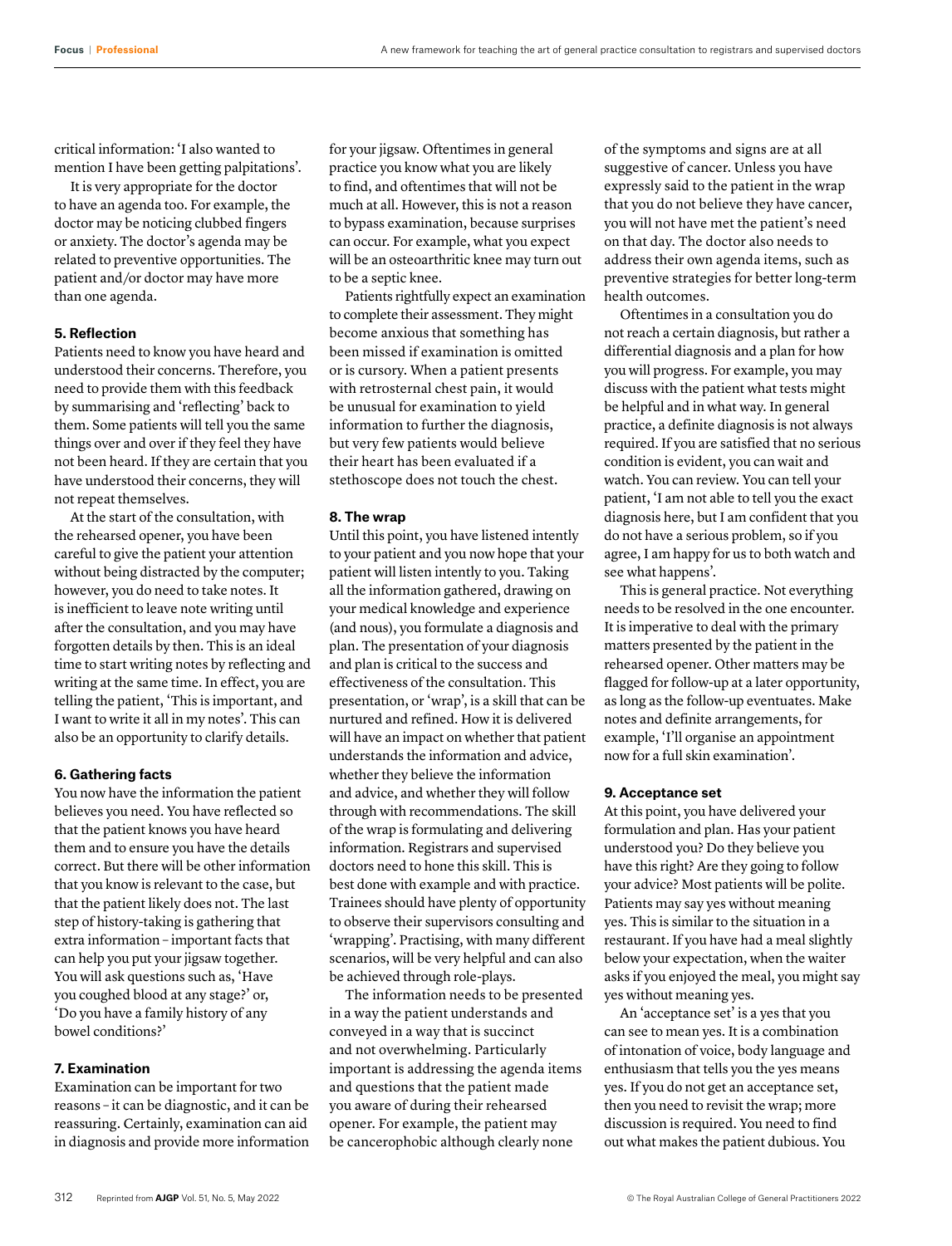might say, 'I'm not convinced that you're convinced', and see where that takes you.

# **10. Safety net**

The most recognisable aspect of safety netting encompasses managing uncertainty.13 Not everything goes to plan, so you need to be prepared for unexpected eventualities. This includes discussing with the patient what may happen and what to do in the various circumstances that may arise. For example, 'If the abdominal pain increases or a fever develops in the next 24 hours, I want you contact me'. At this point in the consultation process, everything should be covered; therefore, from the safety net, the consultation should easily draw to a natural conclusion.

# **Implement the framework**

The authors of this article recognise that the literature that has gone before has shaped their thinking and some overlap

of ideas has occurred. Doctors in training would do well to draw on a variety of consultation models and theories, and the framework presented here can be a valuable additional tool for honing the consultation art. It is not expected that any trainee will slavishly adhere to this or other models, but it is hoped that this 10-step model will focus the trainee on the importance of structure and will present a framework that can be adapted to the individual doctor's style, preferences and circumstances. Supervisors may also find the model useful for self-reflection on their own consultation practice.

In using this framework for teaching the art of consultation, there are a number of ways in which it can be adopted. It can be used as a basis of a registrar's or supervised doctor's teaching session early in their in-practice training. Having the 10 steps on a document or PowerPoint presentation may be a useful format for that session. For registrars, the teaching

session will be pertinent in any training term (for example, general practice term [GPT] 1, GPT2, GPT3 and GPT4). Exploring the 10-step process can assist open discussions with the trainee about developing skills in running consultations that are both effective and efficient. As the term progresses, particularly when the supervisor is observing the registrar's consultations, the framework provides the concepts and labels to facilitate discussion about the aspects of effectiveness and efficiency. The focus of this framework is very much on consultation structure. Other aspects of communications skills – for example, such concepts as clinical reasoning and shared decision making – are discussed in other literature and are important considerations.

An alternative is to show the registrar a video of the teaching resource of the framework – such as the one available online at the GP Supervisors website ([https://youtu.be/eAvw-dRoIp4\)](https://youtu.be/eAvw-dRoIp4) – and

## **Table 1. The limitations of telehealth when compared with face-to-face consulting**

| <b>Framework step</b> | <b>Telehealth mode</b>                                                      |                                                                                                                      |
|-----------------------|-----------------------------------------------------------------------------|----------------------------------------------------------------------------------------------------------------------|
|                       | Video                                                                       | <b>Telephone</b>                                                                                                     |
| 1. Be prepared        | No anticipated difference when compared with<br>face-to-face consultations  | No anticipated difference when compared with<br>face-to-face consultations                                           |
| 2. Ice breaker        | Minimal compromise, but transfers and walking<br>are not observed           | Compromised by not seeing visual pointers to<br>demeanour                                                            |
| 3. Rehearsed opener   | No anticipated difference when compared with<br>face-to-face consultations  | Compromised by not seeing body language and<br>visual cues, and by the patient not seeing the<br>doctor's engagement |
| 4. Any other issues?  | No anticipated difference when compared with<br>face-to-face consultations  | No anticipated difference when compared with<br>face-to-face consultations                                           |
| 5. Reflection         | No anticipated difference when compared with<br>face-to-face consultations  | No anticipated difference when compared with<br>face-to-face consultations                                           |
| 6. Gathering facts    | No anticipated difference when compared with<br>face-to-face consultations  | No anticipated difference when compared with<br>face-to-face consultations                                           |
| 7. Examination        | Significantly compromised. Examination is<br>possible by visual inspection. | Substantially compromised; the patient can<br>report self-examination findings                                       |
| 8. The wrap           | No anticipated difference when compared with<br>face-to-face consultations  | Mildly compromised by patient and doctor not<br>seeing the facial expression of the other                            |
| 9. Acceptance set     | No anticipated difference when compared with<br>face-to-face consultations  | Substantially compromised by not seeing facial<br>expression and body language                                       |
| 10. Safety net        | No anticipated difference when compared with<br>face-to-face consultations  | No anticipated difference when compared with<br>face-to-face consultations                                           |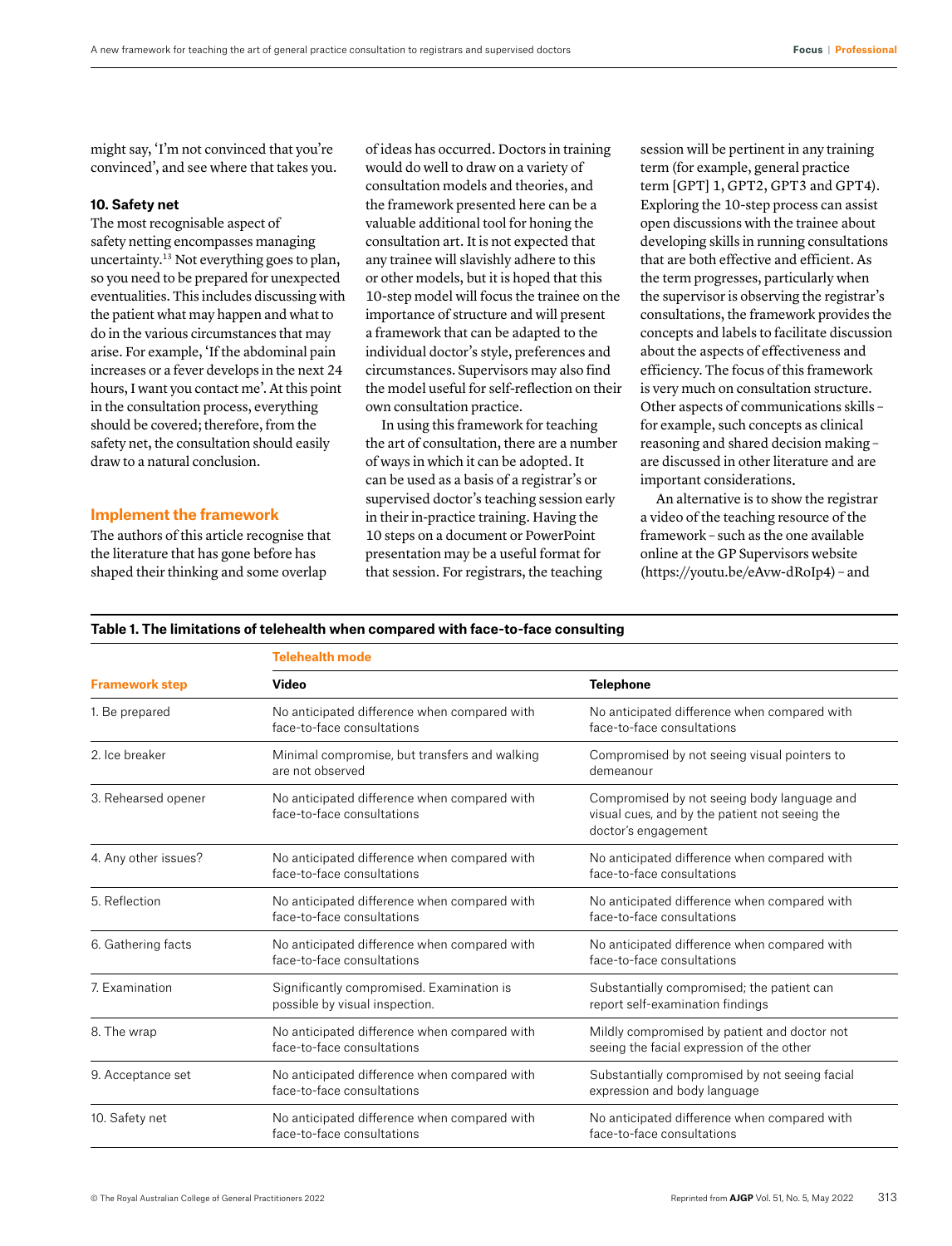guide the registrar though the various steps. Registered training organisations such as Eastern Victoria GP Training have created similar video resources; they also run regular live professional development sessions for supervisors to introduce this framework for their teaching regimen. Supervisor session evaluation consistently rates this training highly.

# **Challenges of distance consulting and learning**

The COVID-19 pandemic has altered the way in which GP consultations have been conducted. The decrease in opportunities for face-to-face consultations has necessitated an increase in the use of consultations through telemedicine as a substitute to protect both patients and frontline healthcare providers.14,15

While the 10-step framework emerged from experience with face-to-face consultations, it can potentially be adapted for remote consultations. To be noted, there are important aspects inherent to the in-person consultation that can be compromised with remote consulting, particularly with telephone consultations. Most importantly, immediacy and engagement may be reduced, such as the missing of visual body language cues. In face-to-face consultations, the patient's understanding and reassurance will come partly from the look on the doctor's face, and the doctor's evaluation of the acceptance set will come partly from the look on the patient's face. It is important to be mindful of such shortcomings in telehealth and be looking for an evolution of the consultation model to be better suited to the new circumstances of remote consulting general practice.

With the frequent use of video and telephone consultations during the COVID-19 pandemic, consideration has been given to the transferability of the 10-step model to video and telephone consulting (Table 1).

## **Conclusion**

Teaching a registrar or supervised doctor the art of a good consultation can be difficult; indeed, it is something not generally taught to supervisors themselves. This article presents a new framework for general practice consulting that is suitable for contemporary patient and doctor expectations and accommodates the central values of patient-centred care.16 This 10-step process can assist open discussions with trainees about the importance of consultation structure, with adaptations for their own style, preference and circumstances. As the term progresses, particularly when the supervisor is observing the registrar's consultations, the framework provides the concepts and labels to facilitate discussion about the aspects of effectiveness and efficiency. Similarly, supervisors may use the model to reflect on their own consulting.

A global pandemic and the rise of telehealth $17$  have presented the challenge of how to teach the art of consultation beyond the physical learning space of the consultation room. While the 10-step framework presented in this article emerged from experience with face-toface consultations and has been taught for a number of years in the Australian context, it can be adapted for virtual consultations via video or telephone consultations. The authors expect that with more experience with telehealth, the emerging generation of GPs will devise steps to optimise effectiveness and efficiency of telehealth consulting.

This model is still relatively new. Wider implementation in multiple contexts is now invited, with evaluation and feedback needing to follow.

# **Key points**

- **•** GPs strive for effectiveness and efficiency in consultations.
- **•** Effective consultations are associated with high patient satisfaction and will positively affect patients' health outcomes.
- **•** A new framework is proposed here to teach the art of effective and efficient consultation skills to registrars and supervised doctors.
- **•** Traditionally, general practice consultations have been face-to-face. The advent of telehealth consultations

provides challenges to attain similar patient satisfaction and positive health outcomes.

#### **Authors**

Ron Roth MBBS, General Practitioner and Supervisor, Southern Cross Medical Centre, Hampton Park, Vic Julie Willems SRN, BA, MEd (Hons), PhD, Manager Supervisor CPD and Senior Research Fellow, Eastern Victoria GP Training, Vic (2018–21); Teaching Associate and Research Fellow, Monash Rural Health, Monash University, Vic

Competing interests: None.

Funding: None.

Provenance and peer review: Not commissioned, externally peer reviewed.

## Correspondence to:

ronaldgeorgeroth@gmail.com

### **Acknowledgements**

The authors acknowledge the work of John Buckley, Wendy Francis and Michael Greco in informing the early thinking and development of this framework. The authors wish to acknowledge the work that GP Supervisors undertake in the workplace-based training of supervised doctors.

#### **References**

- 1. Trumble SC. The evolution of general practice training in Australia. Med J Aust 2011;194(11):S59–62. doi: 10.5694/j.1326- 5377.2011.tb03129.x.
- 2. Wearne SM, Magin PJ, Spike NA. Preparation for general practice vocational training: Time for a rethink. Med J Aust 2018;209(2):52–54. doi: 10.5694/mja17.00379.
- 3. Wearne SM, Butler L, Jones JA. Educating registrars in your practice. Aust Fam Physician 2016;45(5):274–77.
- 4. Wearne S, Dornan T, Teunissen PW, Skinner T. General practitioners as supervisors in postgraduate clinical education: An integrative review. Med Educ 2012;46(12):1161–73. doi: 10.1111/j.1365-2923.2012.04348.x.
- 5. The Royal Australian College of General Practitioners. Telehealth and supervision: A guide for GPs in training and their supervisors. East Melbourne, Vic: RACGP, 2020.
- 6. Denness C. What are consultation models for? InnovAiT 2013;6(9):592–99. doi: 10.1177/1755738013475436.
- 7. Neighbour R. The inner consultation. Oxford, UK: Radcliffe Medical Press, 1987.
- 8. Silverman J, Kurtz S, Draper J. Skills for communicating with patients. Oxford, UK: Radcliffe Medical Press, 2008.
- 9. Murtagh J. Consulting skills. In: John Murtagh's general practice. 6th edn. Sydney, NSW: McGraw-Hill Australia, 2015; p. 14–19.
- 10. Moulton L. The naked consultation A practical guide to primary care consultation skills. Oxford, UK: Radcliffe Medical Press, 2007.
- 11. Buckley J, Francis W, Greco M. Good interpersonal skills in 15 minutes: An educational module for improving interpersonal skills in the medical consultation. East Melbourne, Vic: RACGP, 1998.
- 12. Mirza D. The need for new GP consultation models. InnovAiT 2019;12(1):33–37. doi: 10.1177/1755738018806931